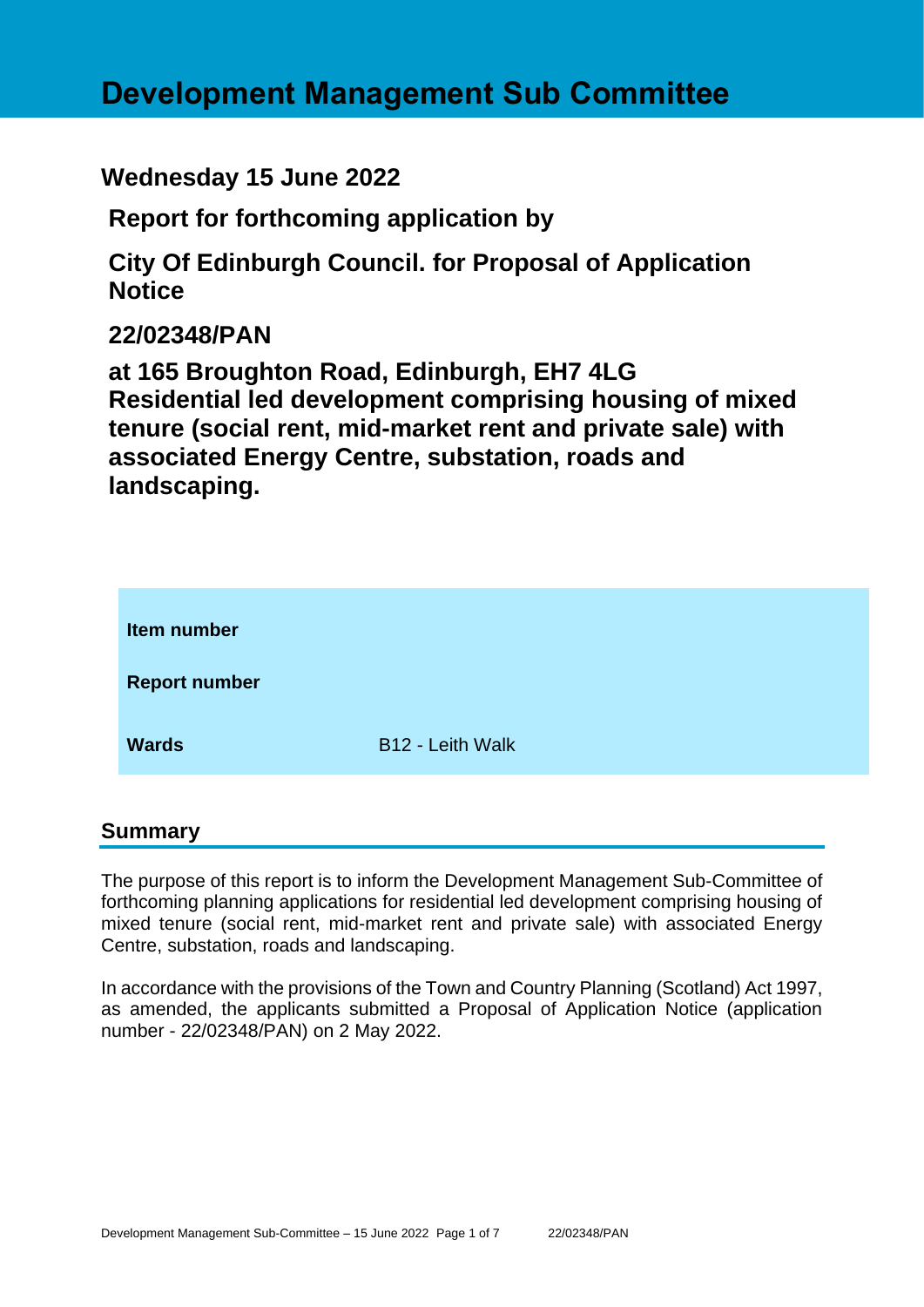### **Links**

**Coalition pledges Council outcomes**

**Single Outcome Agreement**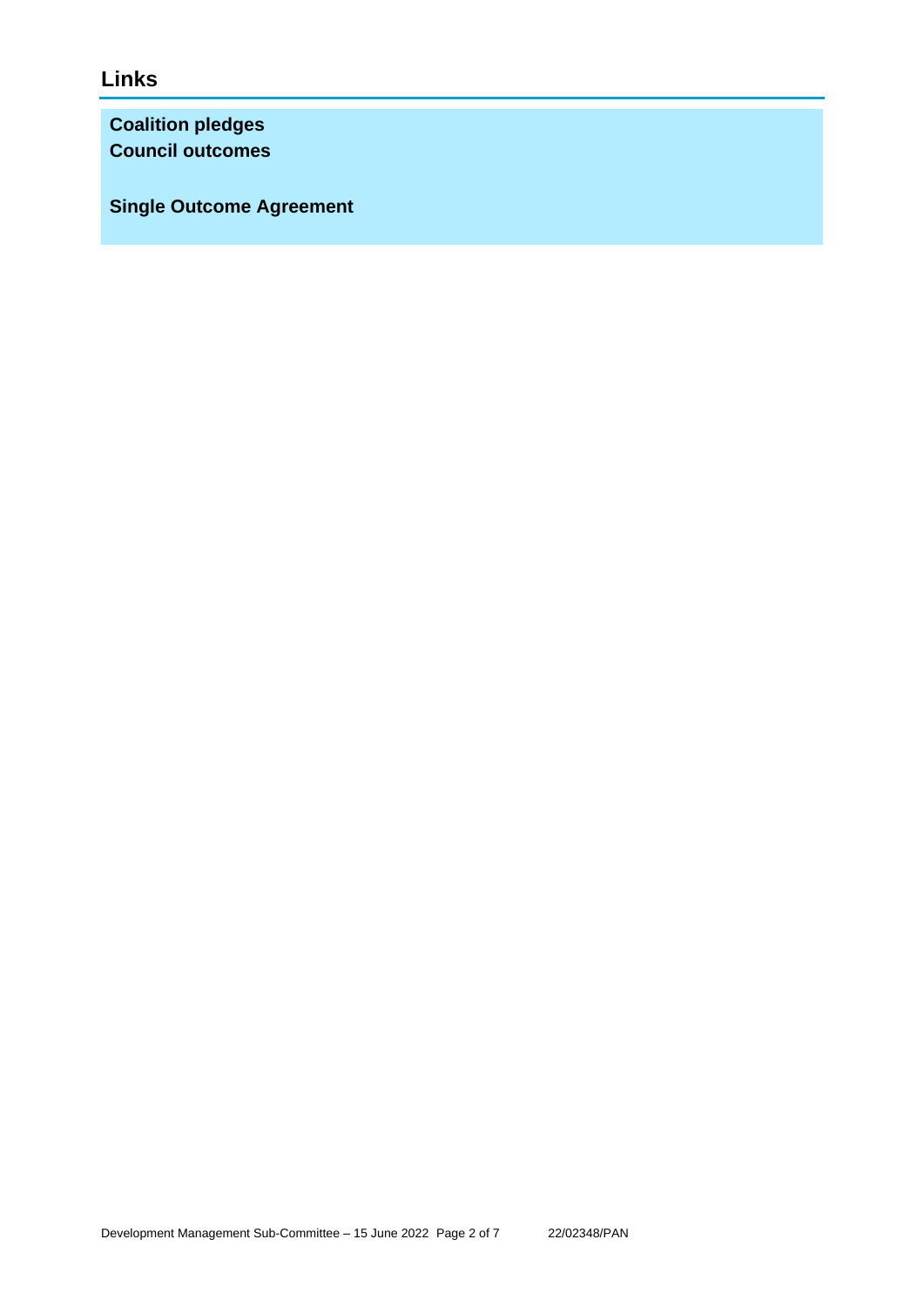### **Recommendations**

**1.1** It is recommended that the Committee notes the key issues at this stage and advises of any other issues.

#### **Background**

#### **2.1 Site description**

The site, covering approximately 2.45 hectares, consists of vacant land following the demolition of the former waste transfer facility. The Edinburgh Local Development Plan (LDP) safeguards the site as a waste management facility.

It lies between Broughton Road to the south and the Water of Leith to the north. The Water of Leith and associated land is designated as a Local Nature Conservation Site in the LDP. The site is bounded by the former goods railway line to the east and Redbraes Park beyond.

To the south is the category B listed former stable block (reference LB30290, listed 23 July 1993) which fronts onto Broughton Road.

St Mark's Path runs along the western boundary connecting Broughton Road through to St Mark's Park over the Water of Leith. To the west of this are existing residential flats. To the south west is the former bowling green site that has permission for a nursery and housing development.

Vehicular access to the site is currently from Broughton Road.

#### **2.2 Site History**

12 December 2018 - Planning Committee approved the Powderhall Place Brief.

13 November 2020 - planning permission granted to repair and refurbish the existing stables building to the south of the site, including demolition of some internal elements, renewal of all services, replacement of windows and rooflights, stone and roof repairs and change of use to office, artist studios and function/cafe space (application reference 20/03162/FUL).

13 November 2020 - listed building consent granted to repair and refurbish the existing stables building to the south of the site, including demolition of some internal elements, renewal of all services, replacement of windows and rooflights, stone and roof repairs (application reference 20/03161/LBC).

1 November 2021 - planning permission granted for a mixed use development including an early years nursery, accessible housing for independent living for those aged 55 and over, outdoor amenity space for Broughton Primary School and associated landscaping, including new public entrance square and enhanced landscaping works to St Mark's Path on the former Bowling Green Site to the west of the site (application reference 21/00381/FUL).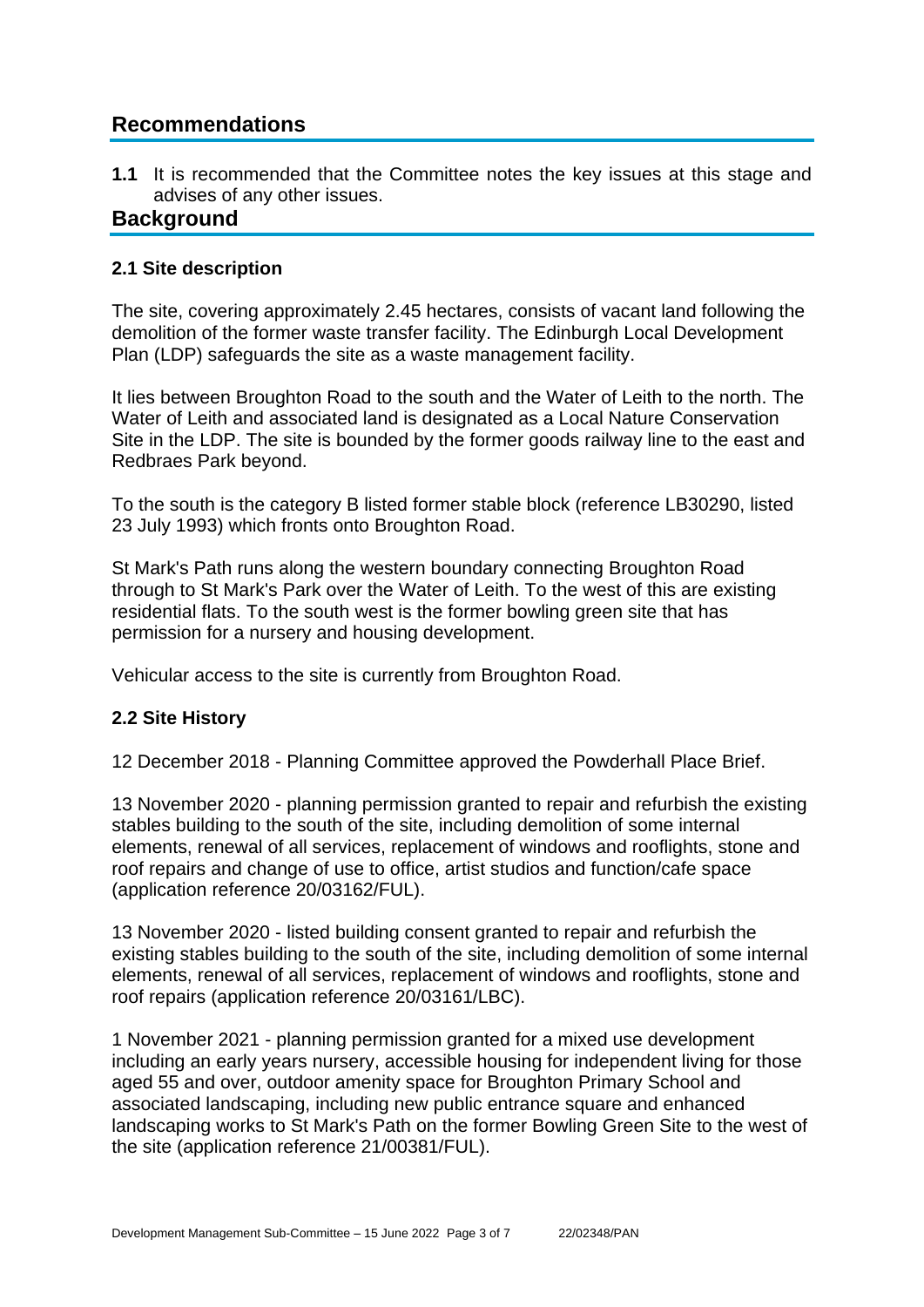#### **Main report**

#### **3.1 Description of the Proposal**

The forthcoming planning applications (potentially one planning permission in principle and one full application) are for residential-led development comprising housing of mixed tenure (social rent, mid-market rent and private sale) with associated Energy Centre, substation, roads and landscaping.

#### **3.2 Key Issues**

The key considerations against which the eventual application will be assessed include whether:

#### **a) The proposed development will not have a serious detriment on the character and setting of any listed buildings and structures;**

To the south of the site is the B listed stable block. The impact of the proposed development on its setting and character will be considered in relation to Section 59 of the Planning (Listed Buildings and Conservation Areas) (Scotland) Act 1997. The proposal will also be considered against relevant policies in the Edinburgh Local Development Plan.

#### **b) The principle of the development is acceptable in this location;**

The site is within the Urban Area where several Local Development Plan policies apply. The former waste transfer facility is safeguarded in the LDP for that use. Alternative uses will need to be justified, whilst noting that the place brief identifies the site for residential development.

#### **c) The design, scale and layout are acceptable with the character of the area;**

The proposal will be considered against the provisions of the LDP and the Edinburgh Design Guidance. This includes any potential impact on the listed building and its setting.

The proposals will need to consider how the proposed development will integrate with its surroundings and consider the principles set out in the approved place brief.

A Design and Access Statement will be required to accompany the application.

#### **d) Access, parking and servicing arrangements are acceptable in terms of road safety and public transport accessibility;**

The proposal should have regard to transport policies of the LDP. Consideration should be given to the impact on traffic flows on local streets, and access to public or alternative means of transport. Transport Information will be required to support the application.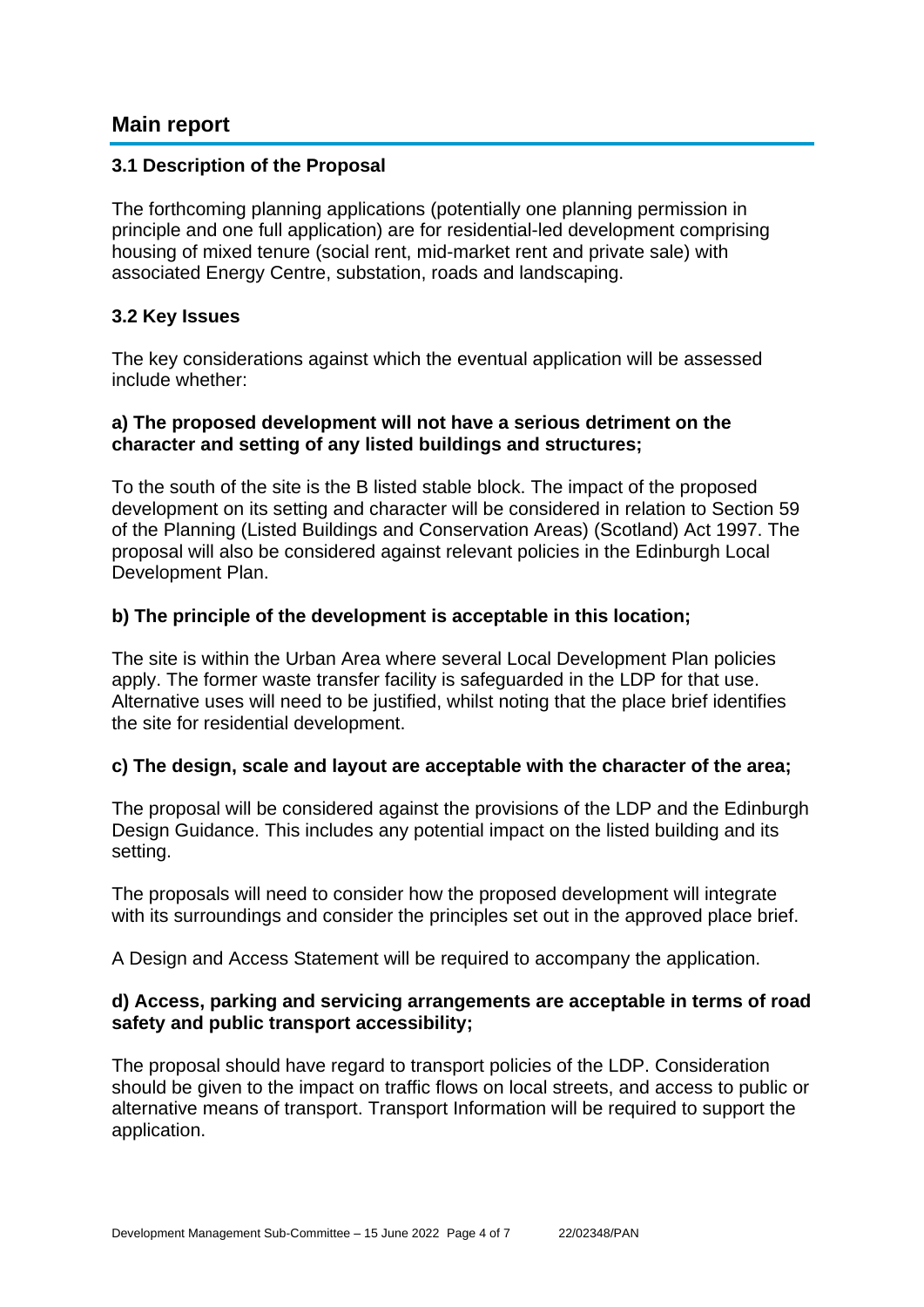The place brief proposes routes through the site, including a potential link to the former railway line to the east of the site, which is safeguarded in the LDP for a footpath / cycle path.

#### **e) There are any other environmental factors that require consideration;**

The proposals will be required to demonstrate that the site is capable of accommodating the development and that there is sufficient infrastructure capacity. The proposal will be assessed in line with LDP policy Del 1 (Developer Contributions and Infrastructure Delivery).

The applicants will be required to submit sufficient information to demonstrate that the site can be developed without having an unacceptable impact on the environment. In order to support the application, the following documents are likely to be expected (this list is not exhaustive):

- − Pre-application Consultation Report;
- − Planning Statement;
- − Noise Impact Assessment;
- − Contaminated land report;
- − Design and Access Statement;
- − View Analysis;
- − Ecological survey and report;
- − Tree survey and constraints plan;
- − Transport information;
- − Flood Risk Assessment and Surface Water Management Plan and
- − Sustainability Statement.

#### **3.3 Assessment**

This report highlights the main issues that are likely to arise in relation to the various key considerations. This list is not exhaustive and further matters may arise when the new application is received, and consultees and the public have the opportunity to comment.

### **Financial impact**

**4.1** The forthcoming application may be subject to a legal agreement.

#### **Risk, Policy, compliance and governance impact**

**5.1** Provided planning applications are determined in accordance with statutory legislation, the level of risk is low.

#### **Equalities impact**

**6.1** This is a pre-application report. When a planning application is submitted it will be assessed in terms of equalities and human rights.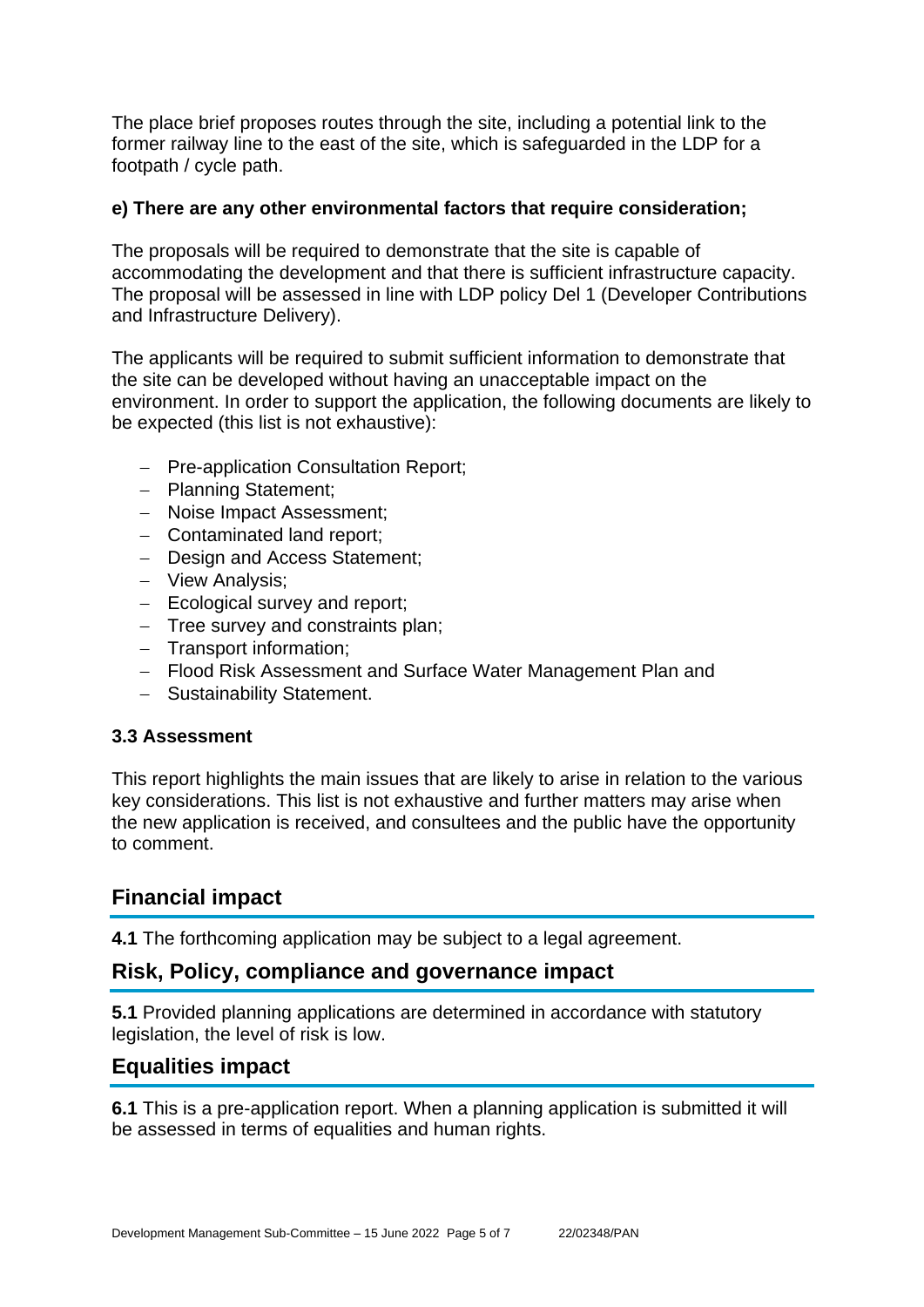### **Sustainability impact**

**7.1** A sustainability statement will need to be submitted with the application.

#### **Consultation and engagement**

#### **8.1 Pre-Application Process**

Pre-application discussions have taken place.

The Place Brief was subject to community consultation.

#### **8.2 Publicity summary of representations and Community Council comments**

The Proposal of Application Notice (reference: 22/02348/PAN) outlined a live online event on 12 June 2020 between 3pm and 7pm.

The applicant also notified New Town and Broughton Community Council and Leith Central Community Council.

The Planning Authority also advised the applicant to send a copy of the PAN to Stockbridge/Inverleith Community Council, Ward Councillors in the Leith Walk Ward, Ward Councillors in the Inverleith Ward and relevant local constituency MPs & MSPs

The results of the community consultation will be submitted with the application as part of the Pre-application Consultation Report.

#### **Background reading/external references**

- To view details of the proposal of Application Notice go to
- [Planning and Building Standards online services](https://citydev-portal.edinburgh.gov.uk/idoxpa-web/search.do?action=simple&searchType=Application)
- [Planning guidelines](http://www.edinburgh.gov.uk/planningguidelines)
- [Conservation Area Character Appraisals](http://www.edinburgh.gov.uk/characterappraisals)
- [Edinburgh Local Development Plan](http://www.edinburgh.gov.uk/info/20164/proposed_local_development_plan/66/local_development_plan)

**David Givan Chief Planning Officer PLACE The City of Edinburgh Council**

Contact: Kenneth Bowes, Senior Planning officer E-mail:kenneth.bowes@edinburgh.gov.uk Tel:0131 529 6724